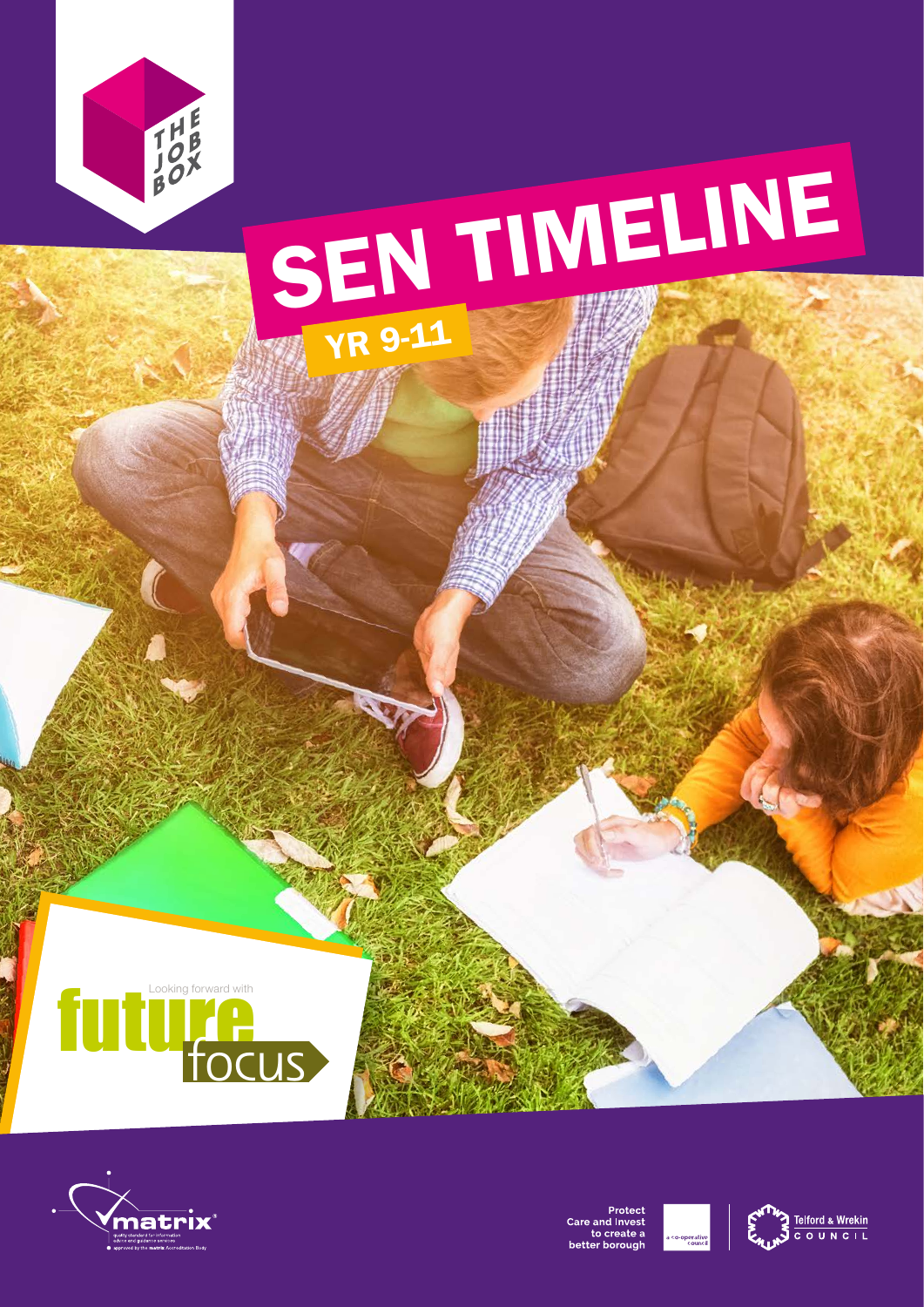

2

## TIMELINE FOR YEAR 9 TIMELINE FOR YEAR 10 TIMELINE FOR YEAR 11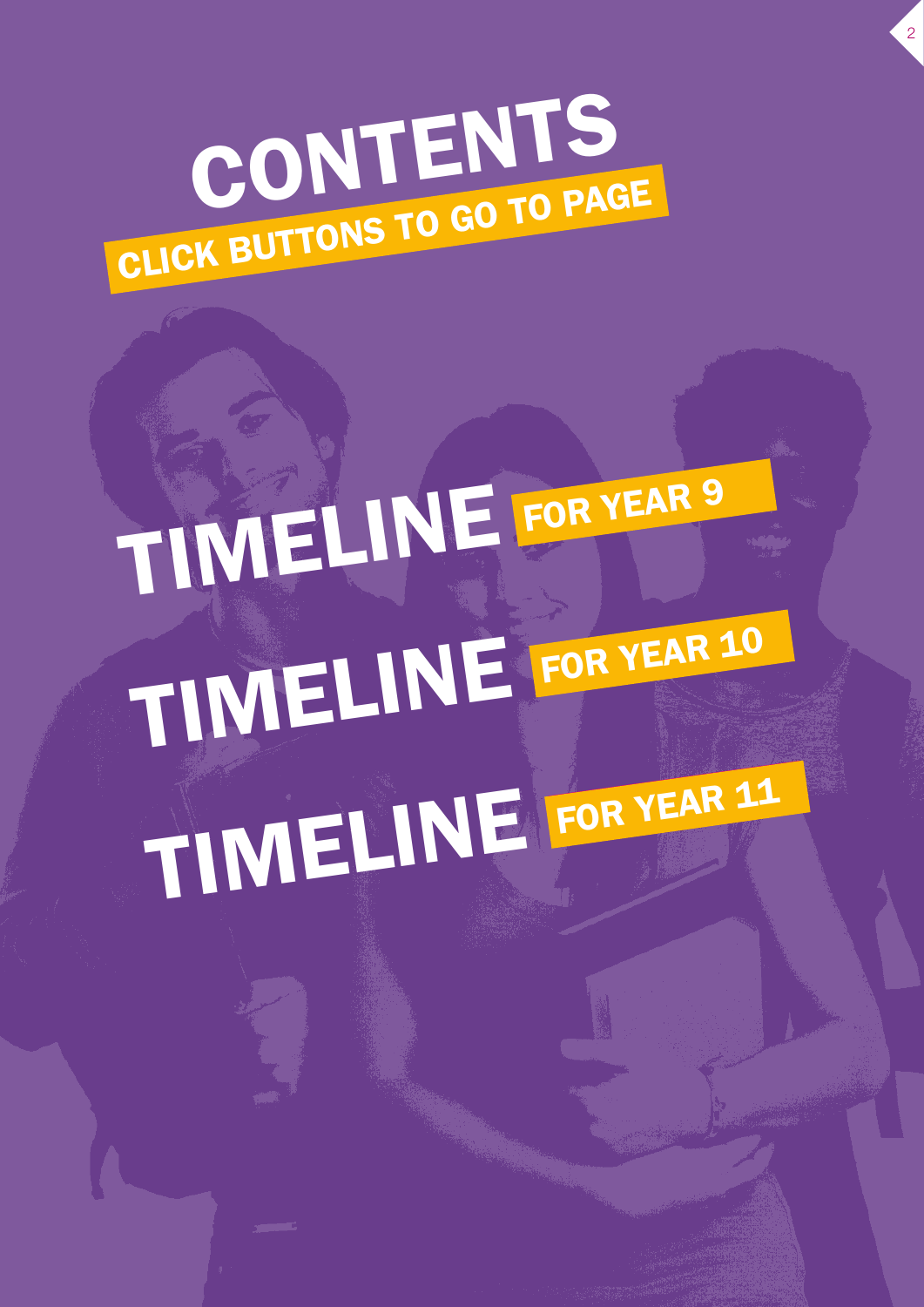# TIMELINE FOR YEAR 9

#### SEPTEMBER

FutureFocus and IASS Transition Event

- n This is a great chance to meet Colleges/ Training providers all in one place and to get information
	- on what they offer.

#### AUTUMN AND SPRING TERM

You will have a 1:1 appointment with a FutureFocus Careers Adviser, who will introduce the service and complete a Careers and Transition Report with you.

Year 9 EHCP review takes place:

n Your Careers and Transition Report will be updated following the review and sent to you, school and the SEND Team. This outlines the Careers Guidance provided and actions required to support the transition process.

#### SPRING AND SUMMER TERM

This is a good opportunity for you to explore information events about post 16 provisions.

### < CONTENTS PAGE

3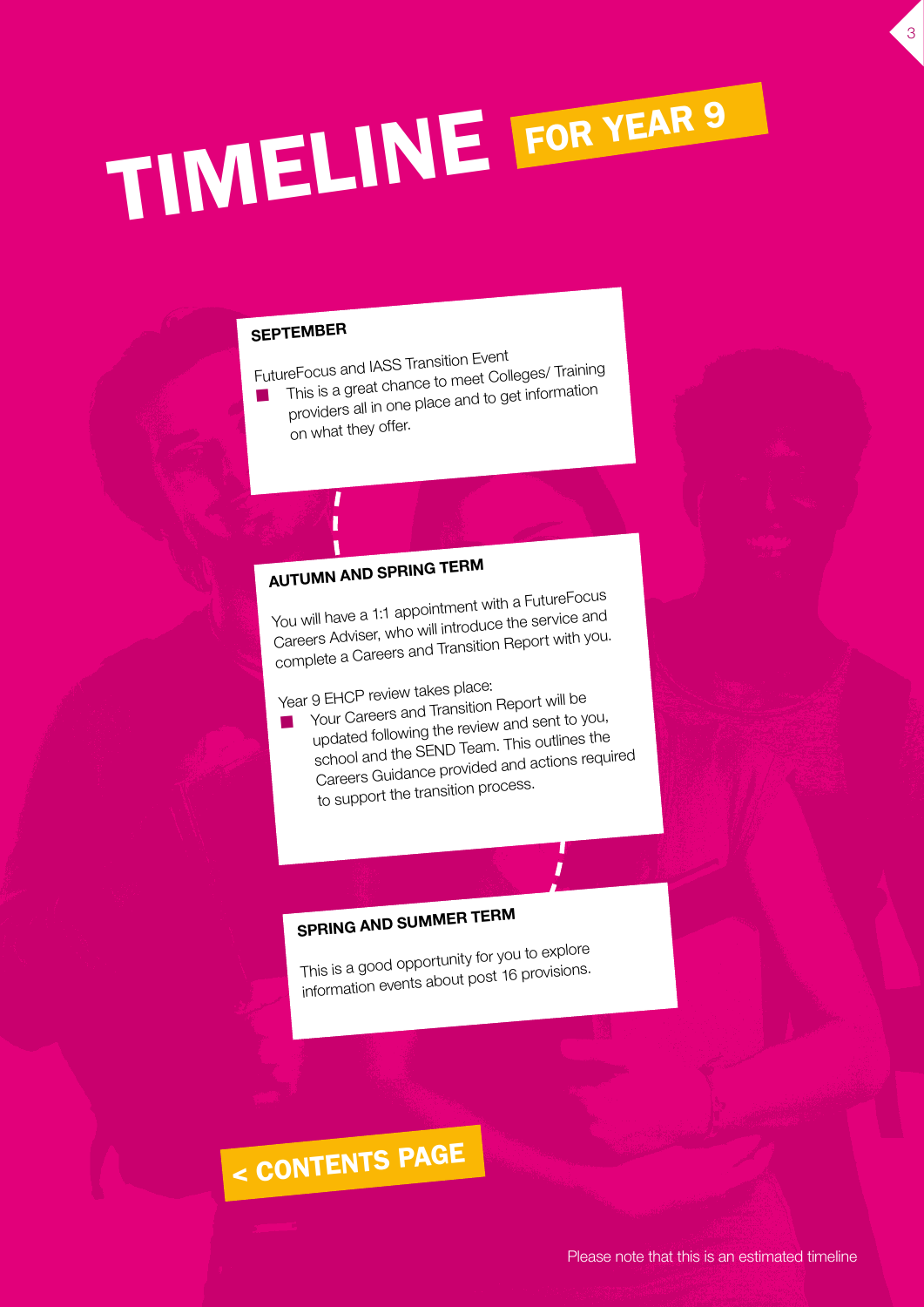# TIMELINE FOR YEAR 10

#### SEPTEMBER

n

FutureFocus and IASS Transition Event

 This is a great chance to meet Colleges/ Training providers all in one place and to get information on what they offer.

#### AUTUMN TERM

You will have a 1:1 appointment with a FutureFocus Careers Adviser, who will introduce the service and complete a Careers and Transition Report with you.

Year 10 EHCP review takes place:

- n Look at possible colleges/training providers that you could move to after school and any transitional arrangements key to supporting a smooth transition.
- n Your Careers and Transition Report will be updated following the review and sent to you, school and the SEND Team. This outlines the Careers Guidance provided and actions required to support the transition process.

#### SPRING AND SUMMER TERM

Attend open events over the year as this will help you make an informed decision.

4

#### OVER THE YEAR

Opportunities to have ongoing contact with your FutureFocus Careers Adviser.

### < CONTENTS PAGE

Please note that this is an estimated timeline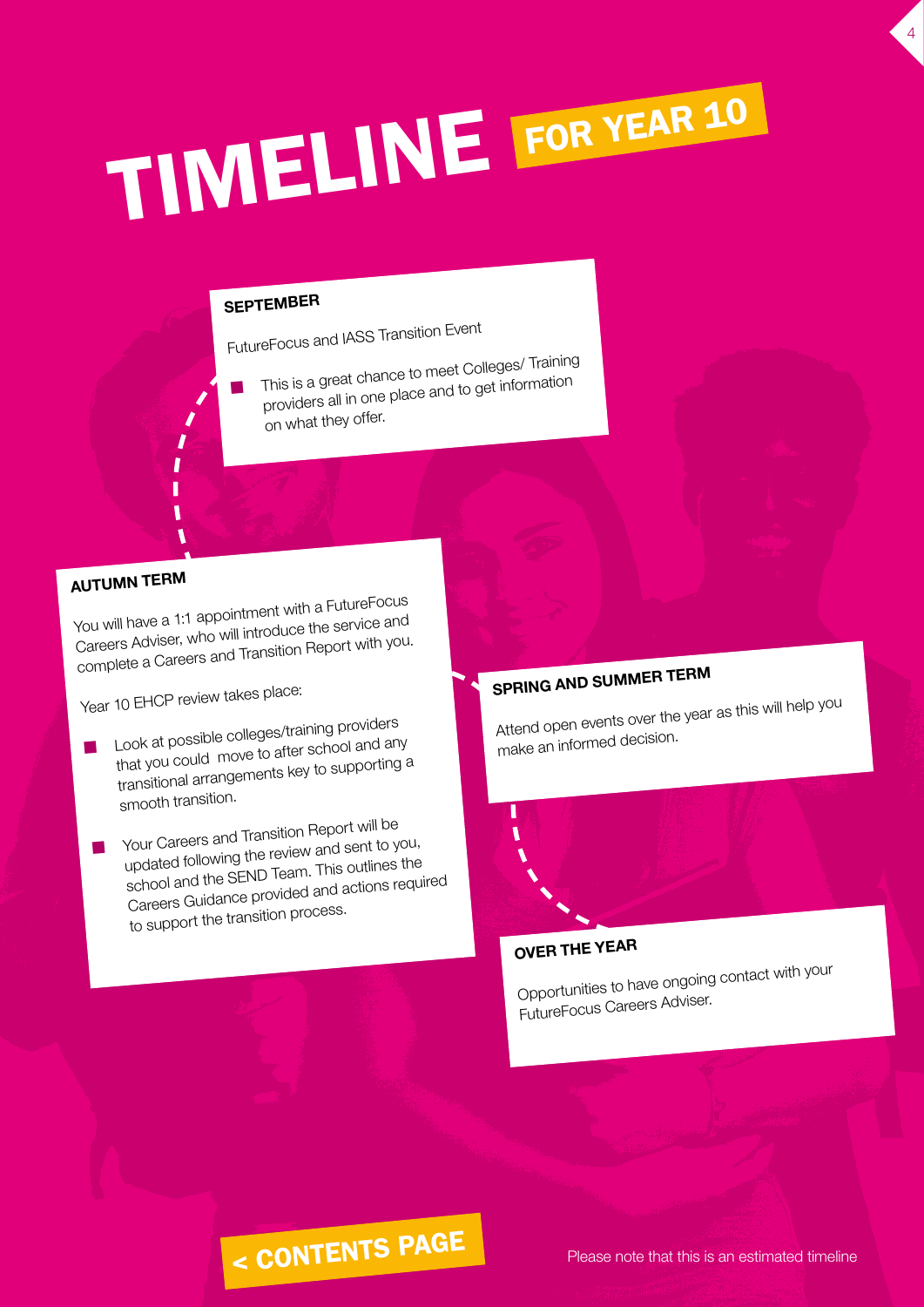# TIMELINE FOR YEAR 11

#### AUTUMN TERM

You will have a 1:1 appointment with a FutureFocus Careers Adviser, who will introduce the service and complete a Careers and Transition Report with you.

You will have the opportunity to sign up for open events and taster sessions throughout year 11.

Year 11 EHCP review takes place:

- n You will have the opportunity to discuss your post 16 options further and what will help support a smooth transition.
- n Your Careers and Transition Report will be updated following the review and sent to you, school and the SEND Team. This outlines the Careers Guidance provided and actions required to support the transition process.

#### MARCH

You will informed by the SEND Team which post 16 provision has been named in you plan.

5

#### AUTUMN TERM

- n You will receive a Careers Pack which will have information about a range post 16 options.
- n You will need to complete a post 16 preference form and explore the application process.
- n You will need to think about how you will get to your post 16 setting and any bursary options available.

#### APRIL

FutureFocus can help you implement transitional arrangements to your post 16 provision as highlighted in your careers and transition report.

١

#### SEPTEMBER

You will start your new college/training provider/ apprenticeship.

#### GOOD LUCK! :-)

### < CONTENTS PAGE

Please note that this is an estimated timeline